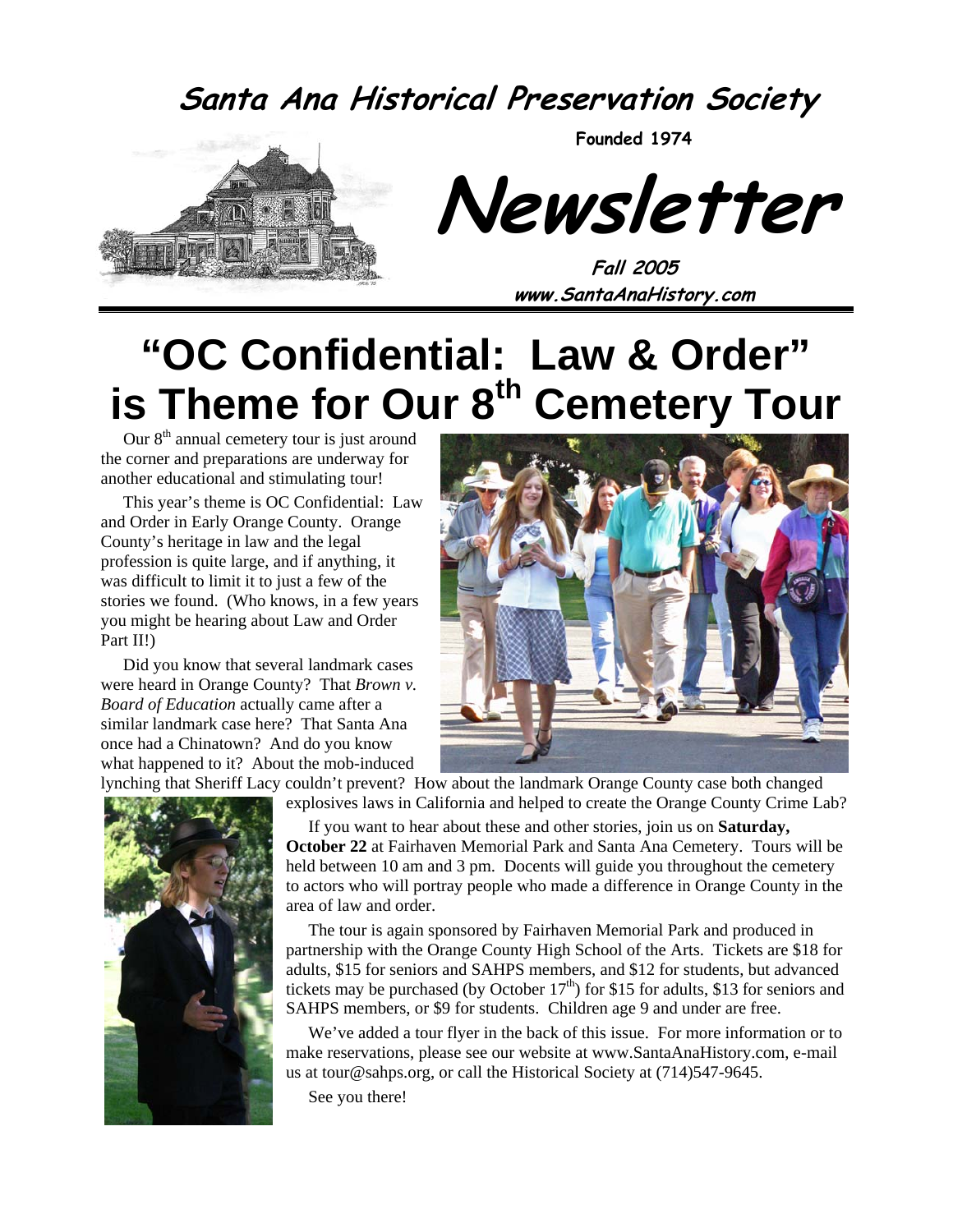#### *From the President*

Winning the Governor's Historic Award increases to 3 the honors the Society has won in very recent years, including the Freedom Foundation (for publishing Gordon Bricken's Civil War Legacy) and the City's Historic Preservation Award (for our Downtown Walking Tour Guide).

All of these projects were created and developed by our volunteers – people like you or I who had an idea and followed it through. They recruited others to help or co-design. They brought the resources together that made it happen. And they completed a project to help the Society continue one of its important missions - to educate and inform others about the rich heritage of Santa Ana and Orange County.

This illustrates why our volunteers are so important to the Society. If our volunteers don't make something happen, it doesn't get done. If they don't keep coming up with new ideas or docent at our open houses or salvage old buildings or perform at our living history events, then our organization can't fulfill its promise to the community.

Today we continue the legacy of such important volunteers like Adeline Walker, Betty Biner, and a host of others who grew the Society from an idea of simply taking a stand and saving a house – to an organization worthy of being recognized by state and national organizations for our work.

Just as we couldn't do all this without the generous financial support of our members and donors, we couldn't do all this without the help of our volunteers and those who offer us some of their precious spare time.

On behalf of the board, let me say thank you to you all. Your support will keep us strong for many years to come.

*Alison Young* 

The *Santa Ana Historical Preservation Society Newsletter* is produced by the Society for its members and other friends. We invite you to join us in the appreciation and preservation of Santa Ana History. The Society is an all-volunteer organization with no paid staff members.



*A Legacy of Preservation Since 1974* 

The Dr.Willella Howe-Waffle House, Medical Museum, and Carriage Barn. Built 1889. Saved from demolition 1975.

#### **Santa Ana Historical Preservation Society 2005 Board of Directors**

President Alison Young Vice President Tim Rush Treasurer Guy Ball Secretary Roberta Reed

**Directors**  Ed Coté Benjamin Grabiel Ginelle Hardy

Nathan Reed Salvage Operations Lynn Yerby Docent & Open House Coordinator

#### *Newsletter Editor:* Roberta Reed *Cover House illustration by Ann Berkery Special thanks to Guy Ball, and to Caroline Erratt*

*and Jeff Dickman for the use of their photographs.* 

#### *Visit our website at*  **www.SantaAnaHistory.com**

To contact the newsletter editor directly, please call Roberta Reed at (714) 953-1876 or e-mail at robertareed@sahps.org.

All material in this issue is copyrighted 2005 by the Santa Ana Historical Preservation Society, 120 Civic Center Drive West, Santa Ana, California 92701-.7505. Our house phone and message line is (714) 547-9645.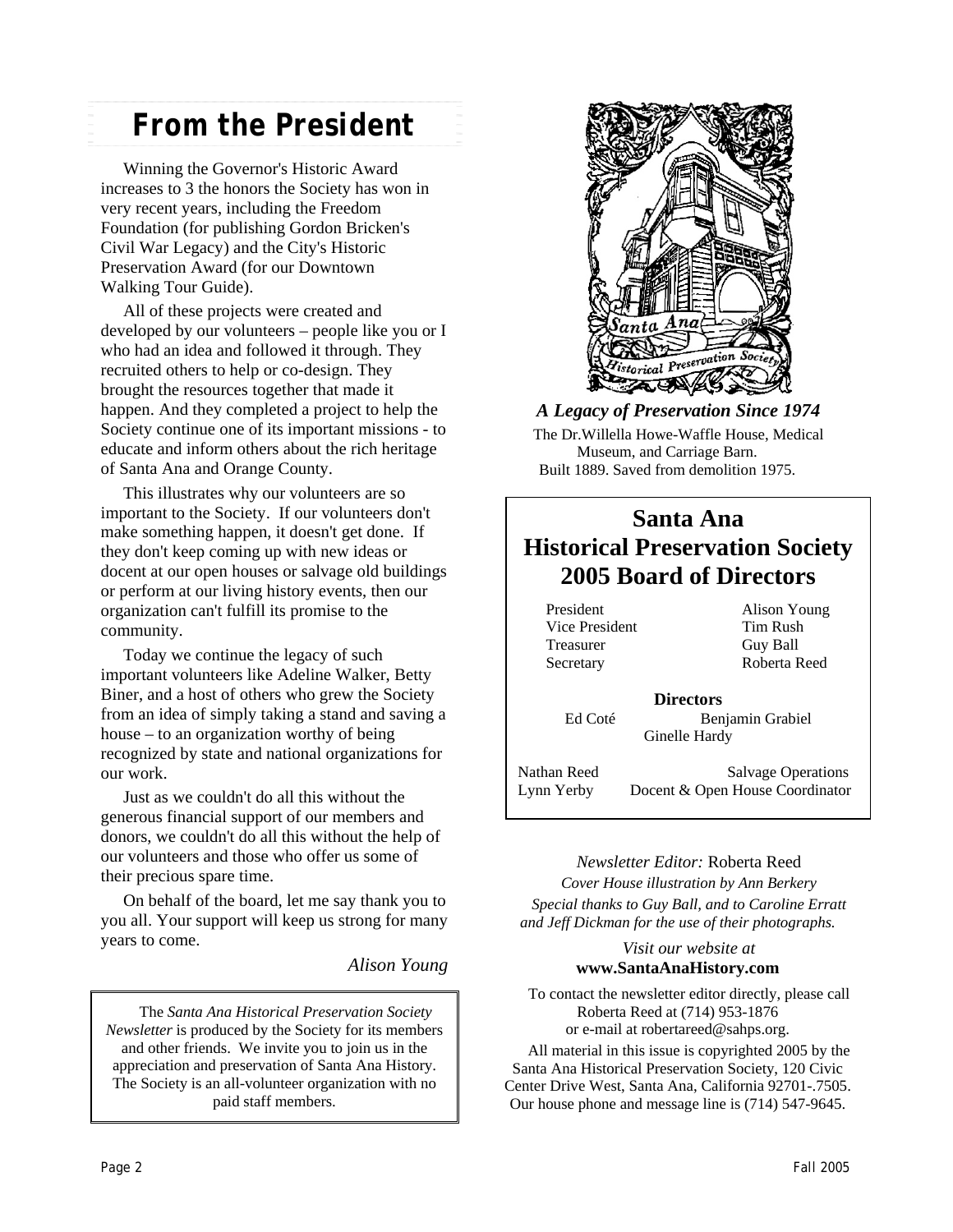## **We Won Governor's History Award!!**

The Society's history-based coloring book developed for local elementary students has won a coveted Governor's Award by the California Office of Historic Preservation. The award will be formally announced at a special awards ceremony in November.



The Santa Ana History Coloring and Activity Book was created as part of the Society's Living History program for local schools. Project leader Guy Ball noted, "We wanted to have something kids could have fun with and learn about Santa Ana history. We took old postcard images and had a professional artist create images that children could color. Then we worked with two local teachers on age-appropriate captions. While the book was created in English, we added Spanishlanguage captions to help youngsters who might not totally understand what we were saying about history."

The results were overwhelming. 3,000 initial copies, funded by a grant from the City of Santa Ana federal CDBG program, were quickly snapped up by teachers who lauded the coloring book as a great aid to teaching local history. The Society funded printing some additional copies, but that still wasn't enough. The Floral Park and Wilshire Square Neighborhoods stepped up and each printed 1,000 more copies to distribute to their local schools. While we couldn't afford any additional funding, the Society has posted it on our website for teachers to freely download and print as needed.

"We're thrilled to get the recognition for this project," continued Guy. "We knew it was a valuable resource by the response by the children and their teachers. But this award helps reinforce

that the Society is on the right track in our projects to make learning about history enjoyable – whether it be this coloring book, our downtown walking tours, or our historical cemetery tour. Thanks to our members, our special donors, our volunteers, and the support from the City of Santa Ana, we can continue to do great things like this."

## **SAHPS Launches Video Oral History Program**



The Society kicked off a new program to record the local remembrances of some of our long-time residents with a video interview of Evalene Pulati, Ebell Society past-president, former shop owner, and civic volunteer, among a few of her credits. With some seed money provided by the City of Santa Ana's Grant for Blocks program and additional Society general funds, our volunteers made the first recording a reality. Vice President Tim Rush (shown in the photo above) interviewed Evalene.

Funding is available for another subject and the videotaping will be done after our October Cemetery Tour. The recordings will be included in our new digital archive, as well as copies being provided to the Santa Ana History Room.

Our plan is to have a collection of 1 hour DVD recordings of as many of our older residents as possible. We are currently looking for additional donations to cover a small digital video camera of our own (we are borrowing right now), lighting and audio equipment, and funds to pay for supplies. If you are interested in helping, please contact Guy Ball at 714 730-5817.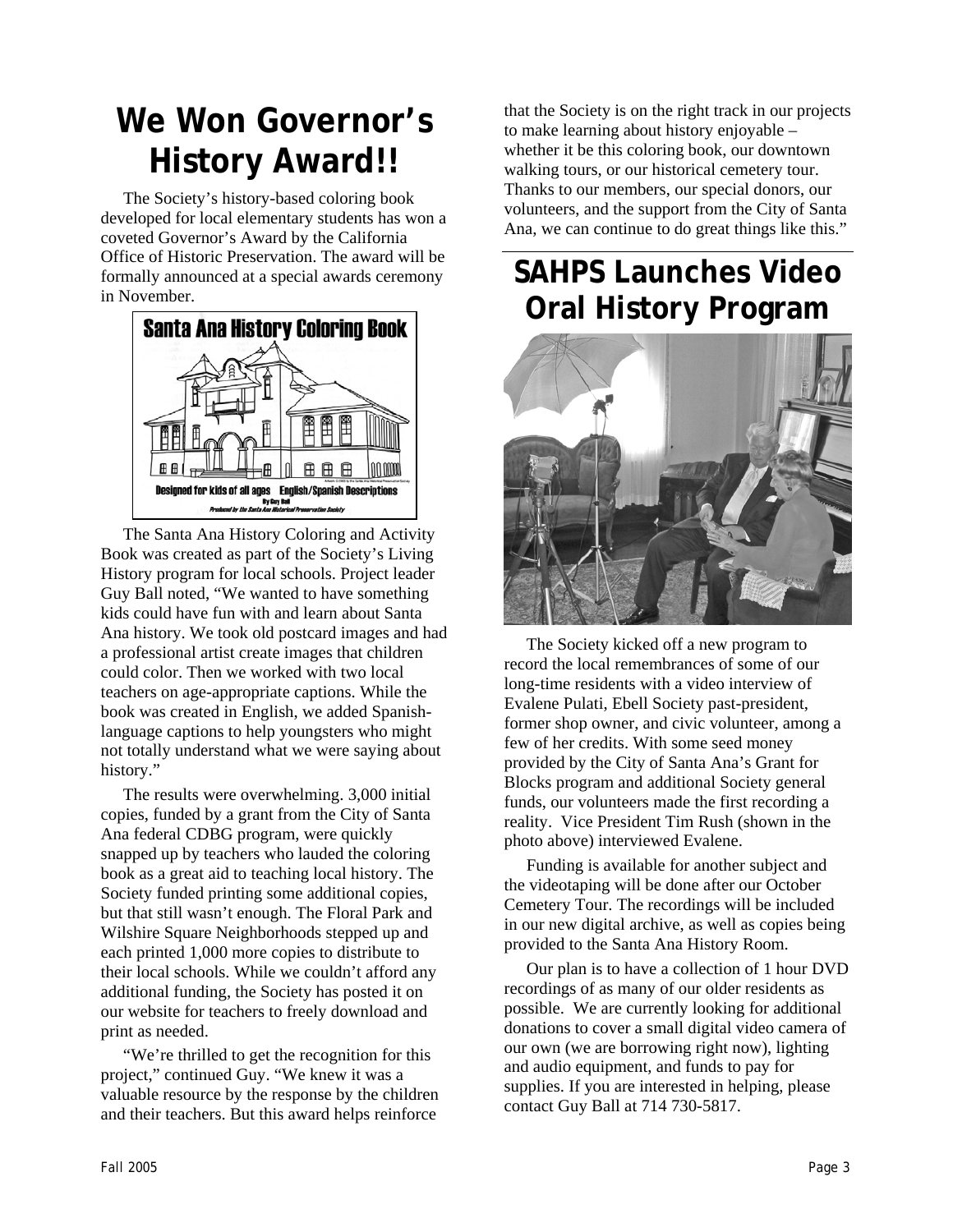

## **Walking Tours Offer Glimpse of 100 Year Old Downtown**

Due to our success in July, the Santa Ana Historical Preservation Society is continuing to host guided walking tours of historic downtown Santa Ana. Remaining dates for 2005 include November 5 and December 3.

Santa Ana's downtown has one of Orange County's best remaining collection of commercial and office buildings built during the late 1800s and early 1900s. Informative docents will lead small groups to view the exteriors of many of Santa Ana's most interesting old buildings, including the Old Orange County Courthouse, the former Masonic Temple Building, old City Hall, the Spurgeon Building, and the Santora Building.

Tours start at the Dr. Howe-Waffle House at 2:30 pm and groups will be limited to 20 people each. The cost is \$8 per person, or \$6 per person for SAHPS members, and includes a beautifully detailed map of the historic downtown area. Paid reservations are highly recommended.

Send a check (or charge information) to SAHPS-Walking Tour; 120 Civic Center Dr., W; Santa Ana, CA 92701-7505 with your desired start time. Please include your phone number or email address so we can contact you if your desired start time is not available. For more information, call us at the Society's message line at 714/547-9645, e-mail tour@sahps.org, or check out our website www.SantaAnaHistory.com.

#### **2004 Cemetery Tour Gets Video Coverage**



Thanks to the generous help of David Jirik of Heliotrope Studios in Santa Ana, we're proud to announce the release of the 2-disk set of *Soaring Over Orange County: Our Aviation History*, our 2004 historical cemetery tour.

The first disk includes the wonderful actors from the Orange County High School of the Arts and the Musical Youth Artist Repertory Theatre (MYART) retelling the story of important aviation pioneers including Amelia Earhart, Glenn Martin, Bessica Raiche, Eddie Martin, and Ben Resnicoff. On a second disk, you'll hear aviation pioneer and hero Roger Terry talk about life as a Tuskegee Airman.

The DVD set costs just \$20 for both disks (\$15 to members). Please add \$4 for shipping. Tax is included. Send your check or credit card info to: SAHPS-Aviation Disk; 120 Civic Center Dr. W., Santa Ana, CA 92701-7505. (Please include your phone number in case we have questions.) Email sahps@sahps.org for more information.

A huge thanks to David for his work in creating this DVD documentary of our event.

**A proud donor of time & labor to SAHPS** 

### **Prime Time Plumbing**

*Renovations, Small Repairs, Drain, & Rooter* 

Terry 949 275-2913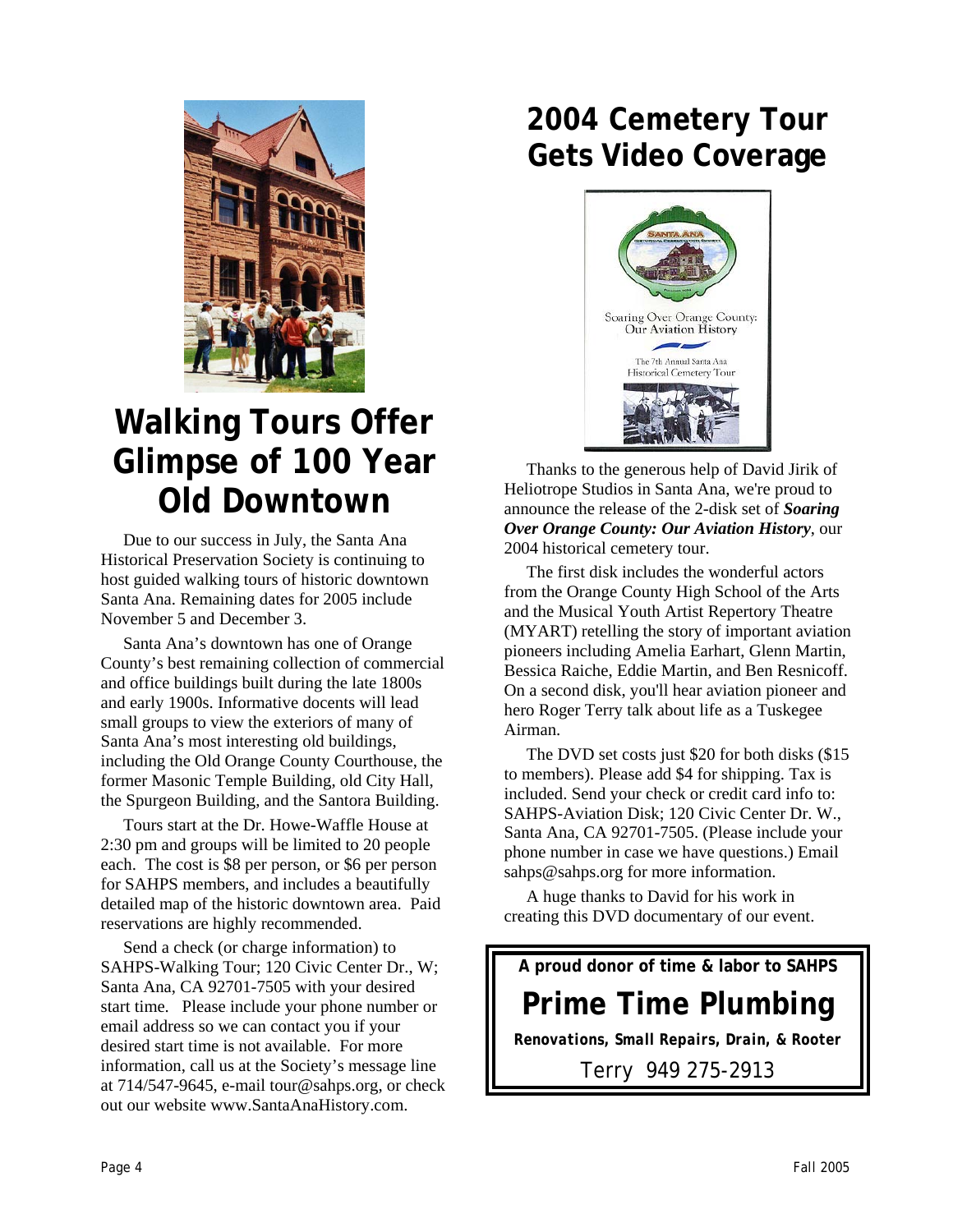# **Plein Air Exhibit at House**<br>Artist Brent Jensen is memorializing Santa

Once again, we've been able to recycle hundreds of pounds of "vintage" building materials into the hands of classic-home owners who needed them. Thanks to those who volunteered their time and energy to help make our Salvage Sale such a success! Funds from the sale help us preserve the Howe-Waffle House and continue our educational and preservation mission.

We plan on doing another sales event in the coming months. We have permission to salvage a few other houses to salvage and save materials prior to their eminent demise. Contact us at salvage@sahps.org or leave a message at the House at (714) 547-9645 if you want to help, get notice of our next sales event, or want to let us know what you might be interested in.



Ana in 50 plein air oil paintings showing the architecture of historic buildings and neighborhoods that he has cherished in his 10 years of residence in the city.

The exhibition includes paintings of landmarks from Bowers Museum to the Old Orange County Courthouse. Unique homes from various association neighborhoods as well as downtown scenes are also included in the solo exhibition. The Santa Ana Historical Preservation Society receives a portion of the proceeds from each painting sold. You can preview the paintings at www.jensenstudio.com.

The solo exhibition will be held at the Dr. Howe-Waffle House. Open hours include Saturday, Dec. 3 from noon until 9:00 p.m. (Artist's Reception 6-8 p.m.) and Sunday, Dec. 4 from noon until 4:00 p.m. Museum admission and parking (in our adjacent lot) is complimentary.

#### **Other Upcoming Events**

**Wilshire Square Tea:** Wilshire Square Neighborhood Association hosts "A Poetic Tea" on Sat. Oct. 15. There will be two seatings, 11 am and 1:30 pm. Have tea in a music filled garden, accompanied by wandering bards and poetry recitations. Cost is \$20 per person. For more info call Ricki Older at (714) 973-0803 or email events@wilshiresquare.com.

**Old Towne Orange Historic Home Tour:** Oct. 15 & 16, 10-4. The tour will feature houses from Craftsman, Victorian, and Spanish Colonial architectural styles. Tickets are \$18. For more info, call (714) 639-6840 or visit www.otpa.org.

**Light Impressions Archival Workshop:** Saturday, Oct. 15 from 9 to 4 at the Old Courthouse Museum. A variety of topics related to archival management and preservation will be presented in five separate all day classes. Reservations required. Cost is \$10 and includes lunch. For more info or to register, call Marshall at (714) 973-6607 or Sharon at 973-6610.

**A proud donor of printing to SAHPS**  Myrna Lopez, L & M Printing Company 562/867-4197 LMprinting1.1@juno.com *Quality, Fast Service, and Excellent Prices*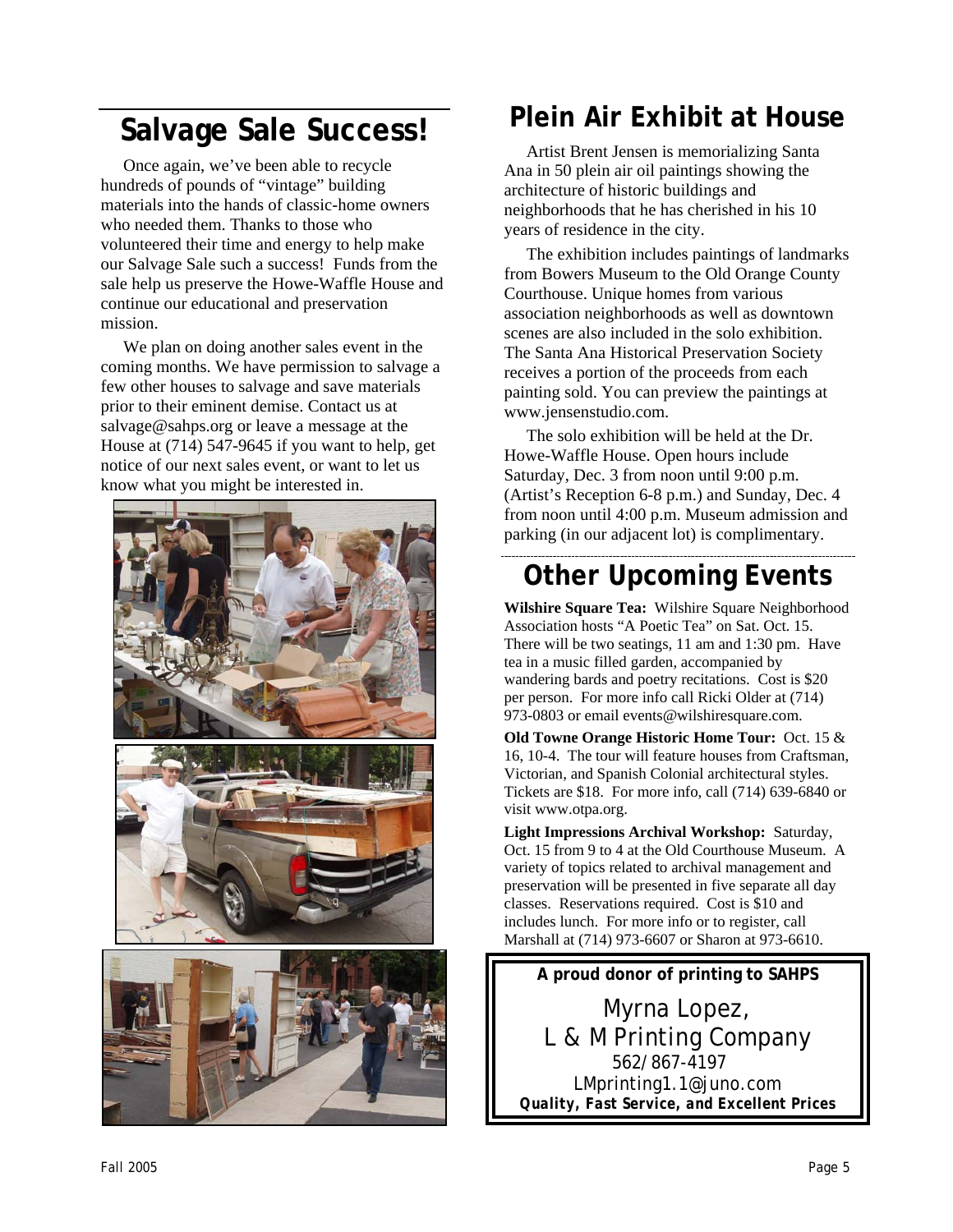

Join us for an informative tour of historic downtown Santa Ana. Learn details about the vintage buildings, their architecture, and their history!

On the first Saturday of each month in November and December, informative

The Santa Ana Historical Preservation Society Invites You to Attend Our

# **Historic Downtown Walking Tour** Sat. Nov 3 & Dec 5 **12:00 noon to 4:00 pm**

docents will lead small groups to view the exteriors of many of Santa Ana's most interesting old buildings, including the **Old Orange County Courthouse**, the **Masonic Temple Building**, **old City Hall**, the **Spurgeon Building**, and the **Santora Building**.

Tours start at the Dr. Willella Howe-Waffle House at 2:30 pm and groups will be limited to 20 people each. Reservations are highly recommended. The cost is \$8 per person and includes a beautifully detailed map of the historic downtown area. (Member's cost is \$6.)

Send in the form below to pay and reserve your preferred tour start time. You can also leave a message at (714) 547-9645 or email tour@sahps.org to reserve a time. Be sure to give us your name, number in party, phone number, and preferred start time.

A tour of the Victorian-style Dr. Howe-Waffle House and Medical Museum, built as the homeoffice of one of Orange County's first female physicians, will be included.

See www.SantaAnaHistory.com for additional information or call/email with additional questions.

|  |                                                                                                  | Send to: SAHPS - Walking Tour; 120 Civic Center Dr., W; Santa Ana, CA 92701-7505                        |
|--|--------------------------------------------------------------------------------------------------|---------------------------------------------------------------------------------------------------------|
|  | Please reserve ________ openings for the _________ Nov 3 _________ Dec 5 tour.                   |                                                                                                         |
|  | write your number, expiration date, and address of the card holder on a separate piece of paper. | I'm enclosing _______________ (\$8 per person, \$6 per if a SAHPS member). If using your charge, please |
|  |                                                                                                  |                                                                                                         |
|  |                                                                                                  |                                                                                                         |
|  |                                                                                                  |                                                                                                         |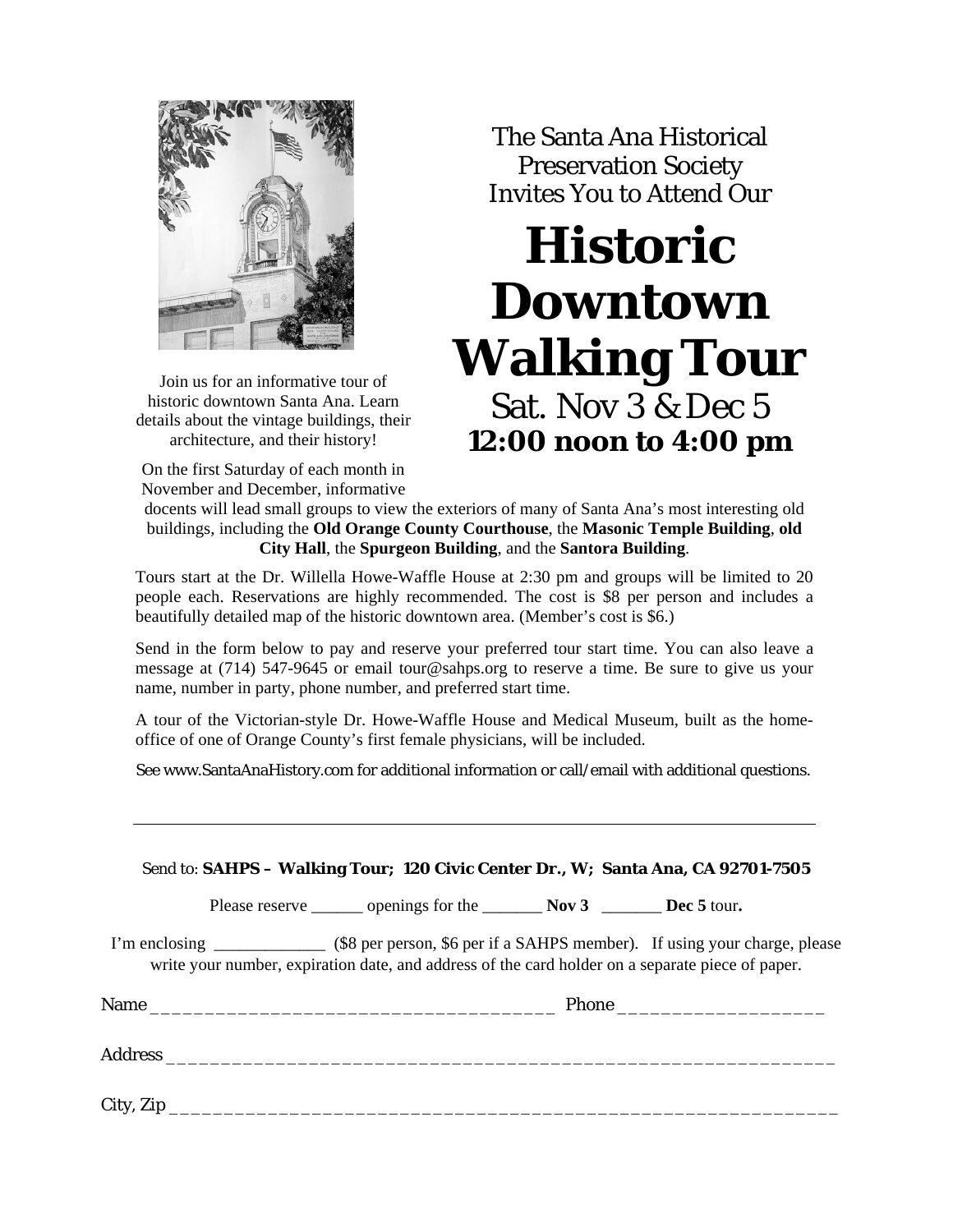## The Santa Ana Historical Preservation Society OC Confidential: Presents Its 8<sup>th</sup> Annual Cemetery Tour Saturday, October 22, 2005<br>Tours from 10:00 am to 3:00 pm Law & Order in Early Orange County

Law-makers and law-breakers in the OC! This guided historical walking tour of Fairhaven Memorial Park, 1702 E. Fairhaven (between Tustin and Grand), Santa Ana, and Santa Ana Cemetery will feature costumed actors portraying residents of the Santa Ana and Orange County area who represented, or sometimes ran afoul of, the law.

Since Orange County's creation in the late 1800's, its judicial center in Santa Ana has been witness to cases ranging from tragic to groundbreaking. Sheriff Lacy's failed attempt to prevent the County's one and only lynching in 1892; the dramatic trial of Beulah Overell and her boyfriend for the murder of her parents in Newport Harbor and the crucial case of Mendez vs. the Board of Education that laid the groundwork for school desegregation.

Docent-led tours will guide you through scenes about people and events that made headlines and played important roles in the growth of the county. Some cases even helped to change the course of legal history for the nation.

#### Tickets: \$18.

Save by purchasing tickets in advance for \$15.00 (before Oct. 17) Reservations recommended to hold your preferred tour time.

Tickets are \$18 for adults, \$15 for seniors, and \$12 for children 10 and over. (Children under 10 are free.)

Visit our website at www.SantaAnaHistory.com for additional tour information, or contact us at (714)547-9645 or tour@sahps.org

This event is produced in partnership with Orange County High School of the Arts and sponsored through the generosity of Fairhaven Memorial Park.

| Pre-Sale Ticket Prices $x$ \$15 adult $x$ \$13 senior $x$ \$13 SAHPS member $x$ \$9 students (10+) Total \$<br>After 10/17/05 Prices __ x \$18 adult __ x \$15 senior __ x \$15 SAHPS member __ x \$12 students (10+) Total \$__                                               |  | (Children under 10 Free) |  |
|--------------------------------------------------------------------------------------------------------------------------------------------------------------------------------------------------------------------------------------------------------------------------------|--|--------------------------|--|
| Enclosed is a [ ] check in the amount of \$______ or charge my [ ] Visa, [ ] Mastercard, or [ ] American Express                                                                                                                                                               |  |                          |  |
| Number $\qquad \qquad$ Exp. Date $\qquad/\qquad$ Name on card                                                                                                                                                                                                                  |  |                          |  |
| Please mark your choices for tour start time with a "1", "2", or "3". Unless notified, your first selection will be honored. If your choice is not<br>available, you will be notified by phone of your assigned start time. Tickets available the day of the tour at check-in. |  |                          |  |
| $10:00$ am $10:15$ am $10:30$ am $10:45$ am $11:00$ am $11:15$ am $11:30$ am                                                                                                                                                                                                   |  |                          |  |
|                                                                                                                                                                                                                                                                                |  |                          |  |

SAHPS/Law & Order Tour, 120 Civic Center Drive West, Santa Ana, CA 92701-7505